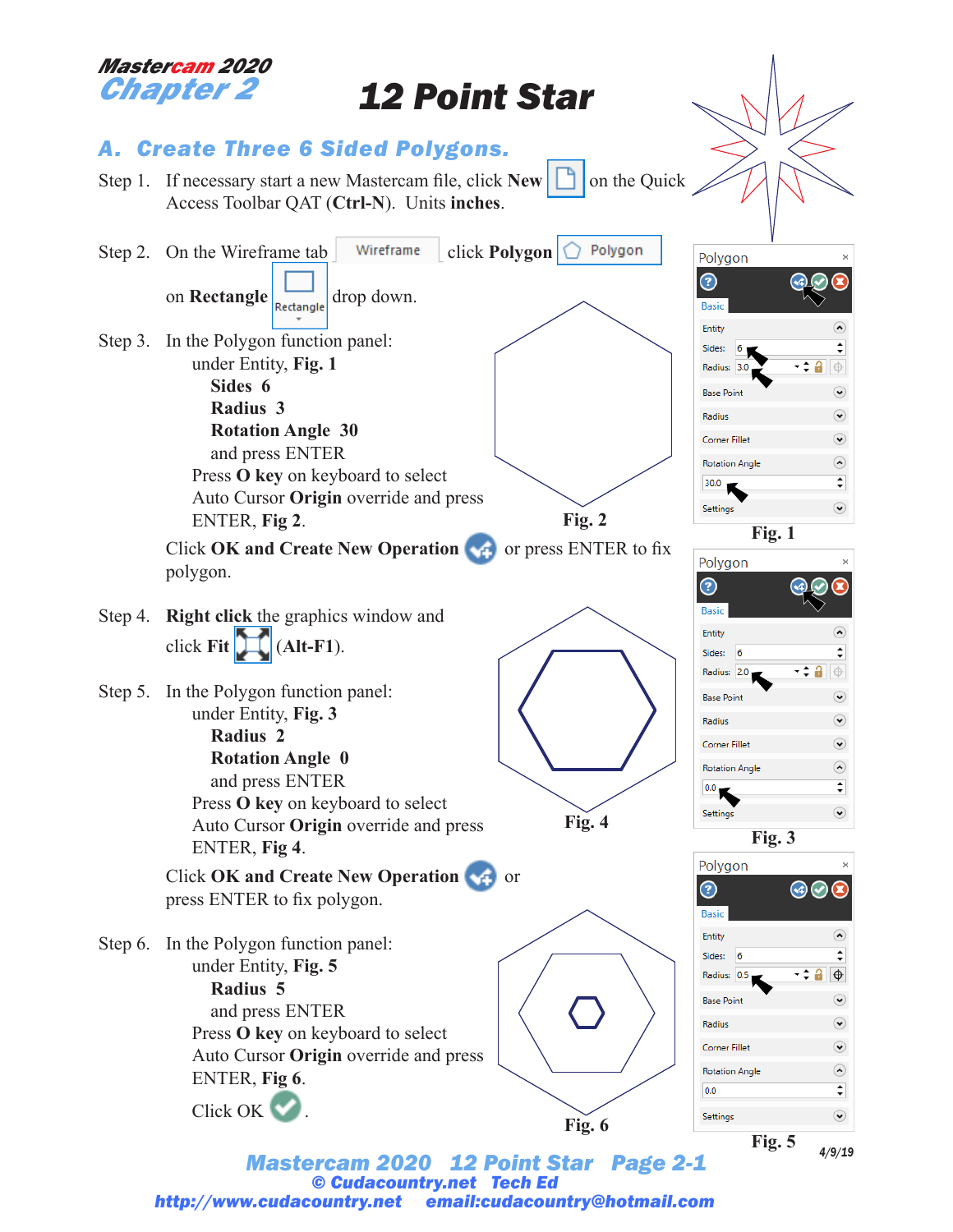## *B. Save As "12 STAR"*

Step 1. Click **Save As F** (Ctrl-Shift-S) on the Quick Access Toolbar QAT.

Step 2. Key-in **12 STAR** for filename and press ENTER.

## *C. Sketch Big Points.*

- Step 1. On the Wireframe tab  $\int$  Wireframe click **Line Endpoints**  $\int_{\text{Line}}^{\text{f}}$
- Step 2. In the Line Endpoints function panel: under Method, **Fig. 7** select **Multi-line** Sketch a line between Position 1, an endpoint of small polygon

and Position 2, an endpoint on big polygon, **Fig. 8**. Continue and sketch points of the star from small polygon to big polygon, **Fig. 9**.

## *D. Sketch Small Points.*

- Step 1. Sketch the next lines **red**. **Right click** in the graphics window and on the Mini Toolbar click **Wireframe Color** drop down arrow, then click **red**, **Fig. 10**.
- Step 2. In the Line Endpoints function panel: under Endpoints, **Fig. 7** select **Endpoint 1 1** button to

restart line. Sketch line between Position 3, an endpoint of small polygon and Position 4, an endpoint on middle polygon, **Fig. 11**.

Continue and sketch points of star from small polygon to middle polygon, **Fig. 12**.

Select **Endpoint 1 1** button to restart line and complete the lines, **Fig. 13**.

**1**

**2**

**3**

₩ 5 1+8 2D Z 0.0

**Fig. 8 Fig. 9**

**Fig. 10**

**1**

**3**

**Fig. 7**

**Line Endpoints** 

◎ **Freeform** 

Method: O Two endpoints  $\bigcirc$  Midpoint **Multi-line** 

 $\sqrt{ }$  Tangent O Horizontal ◯ <u>V</u>ertical

☉ Basi Entity

Type:

Endpoints

Length: 0.0001  $Angle: 0.0$ 

Axis Offset

 $\vert 1 \vert$ Dimensions

Endpoints

**3**

 $\underline{\bullet}$  .  $\underline{\bullet}$  .  $\underline{\bullet}$  .

Dela Colors

**2**

 $\widehat{\phantom{a}}$ 

 $\odot$ -÷ **a** 

 $\odot$ 

∙≑ 8

**2**



*Mastercam 2020 12 Point Star Page 2-2*